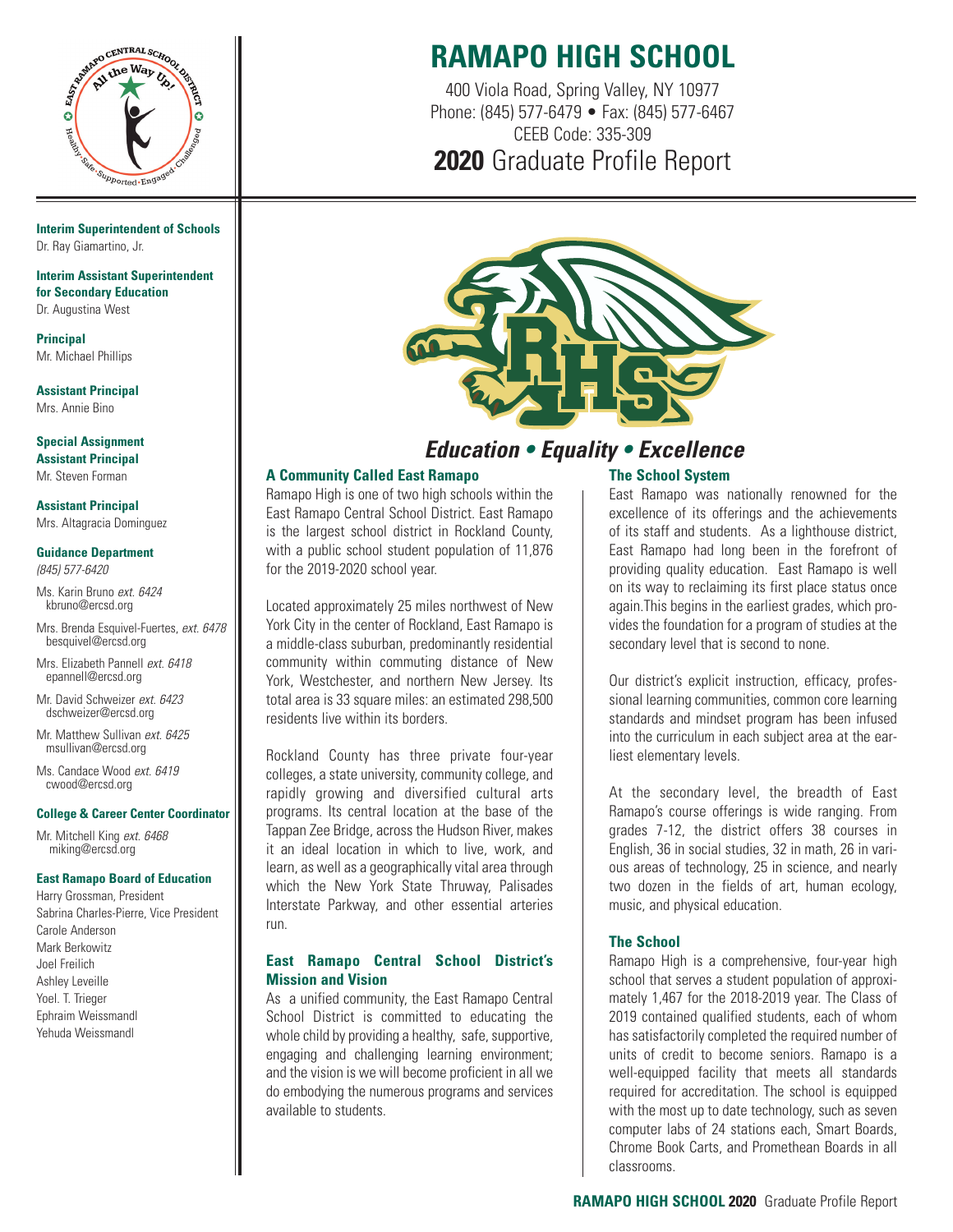#### **The Faculty**

One of the most important factors in determining the quality of education that students receive is the quality of the faculty providing instruction. And Ramapo's certified staff is among the most qualified anywhere. An estimated 45% have 15 years or more of teaching experience, a Master's degree, plus at least 15 additional graduate credits.

#### **Program of Studies**

A comparison of East Ramapo's high school course offerings with those schools that the U. S. Department of Education designated as the "Top 10" in the country, some years ago, has revealed that East Ramapo's program of studies is "unusually comprehensive." Major areas of study include college preparatory, art, technology, music, human ecology, and vocational programs.

#### **Class Rank**

Class rank is based on the average of final marks in all subjects from grades 9-11, except physical education. Ranking is computed at the end of grade 11 (with the exception of students who enter the school after the first day of 10th grade). Class rank is reported on all transcripts to colleges and is recorded on the permanent record card.

#### **Grouping**

Grouping in Ramapo High is by ability, achievement, and teacher evaluation. Those in advanced placement courses constitute the upper 20% of the student body. Those in honors courses comprise the upper 40% of the student body. Regents courses contain students in the average academic group. The extensive honors program at Ramapo includes AP and college-level courses in Accounting, American History, Art, Biology, Calculus, Chemistry, English, European History, French, Music, Physics, and Spanish. Accelerated and enriched programs are offered in English, Mathematics, Social Studies, Biology, Chemistry, Physics and several foreign languages.

### **Grading Policy**

| A | 90-100   |  |
|---|----------|--|
| В | 80-89    |  |
| C | 70-79    |  |
| D | 65-69    |  |
| c | Below 65 |  |

AP/College level courses - 10% weight Honor level courses - 5% weight

#### **College Attendance**

A total of 96% of last year's graduating class is currently attending institutions of higher learning. Of the Class of 2019, 50% are attending four-year colleges and universities and 46% are enrolled in twoyear schools.

Of special significance to students is the school's career resource center that provides a central location for students to research and develop post-high school objectives. The center, which functions as an arm of the guidance department, has computer terminals which have access to a vast amount of data on colleges and universities across the country.

Additionally, this resource center houses an extensive collection of current college catalogs, career manuals, armed forces brochures, and other career-related publications.

#### **Pupil Services**

Ramapo High has a student-to-guidance counselor ratio of approximately 1:250. The school also has access to a psychologist, registered nurse, speech and hearing therapists, and teacher of the visually impaired, conflict and resolution specialist.

#### **Co-curricular Activities**

In the area of co-curricular activities, Ramapo High offers a most comprehensive selection of opportunities. These include theater, mock trial, and debating teams; yearbook, newspaper, and literary magazine; math, Science Olympiad, science research and academic clubs, band, orchestra, chorus, and dance; foreign language, My Brother's Keeper (MBK), honor society clubs, and student government.

For those interested in community service, there are the much-honored Key Club, school chapter of Students Against Destructive Decisions, Varsity Athletes Against Substance Abuse, volunteer fire and ambulance corps, Community Action Club and tutoring-among others.

The district/school also offers competitive varsity and junior varsity sports programs for boys and girls.

#### **For More Information**

For more information about Ramapo High School please write to 400 Viola Rd., Spring Valley, NY 10977 or call (845) 577-6400.

You may visit us on the Web at www.ercsd.org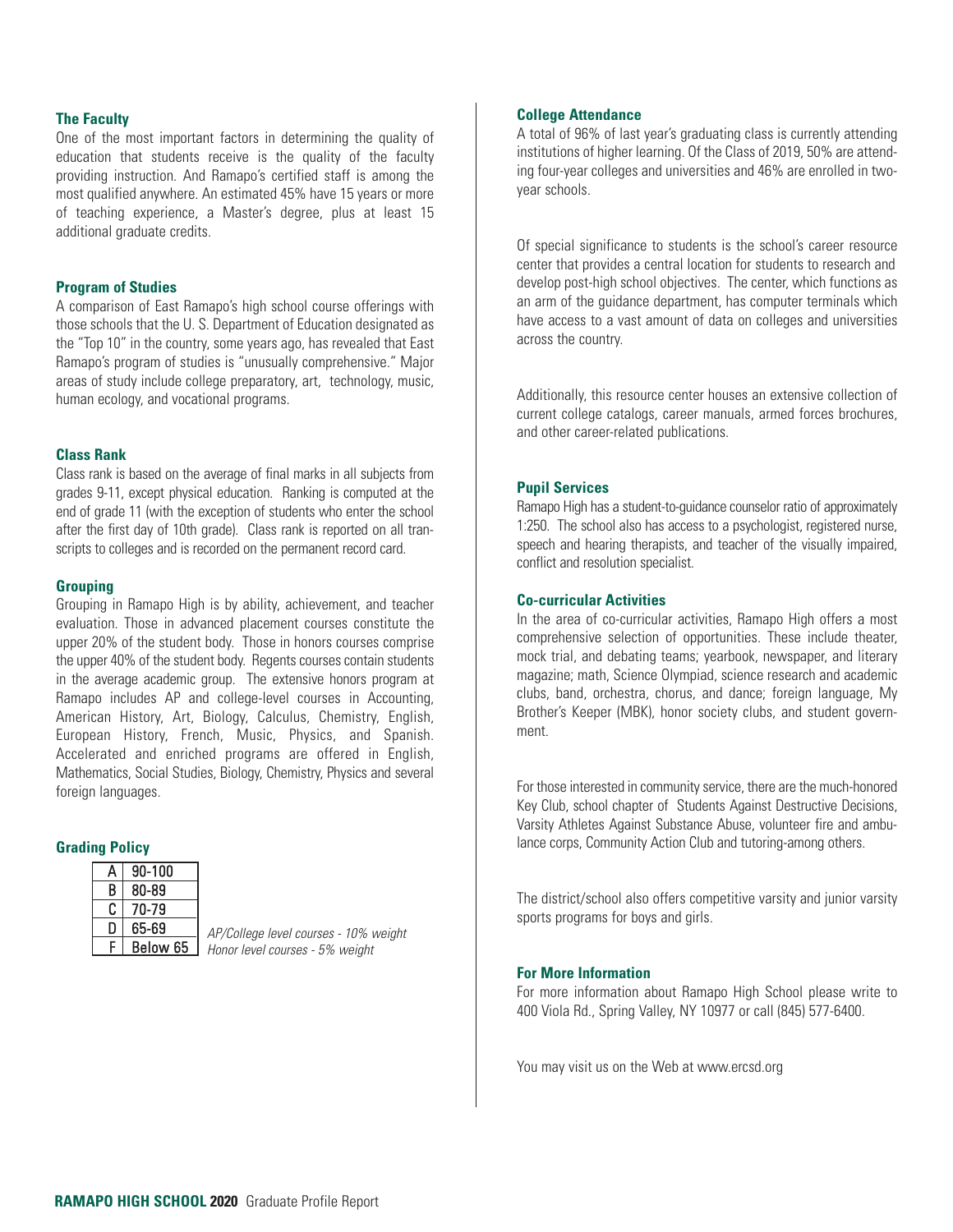| <b>2020 Advanced Placement Program</b> |  |  |
|----------------------------------------|--|--|
|----------------------------------------|--|--|

| <b>TEST</b>                                 | <b>STUDENTS TESTED</b> |
|---------------------------------------------|------------------------|
| Biology                                     | 23                     |
| <b>Calculus A/B</b>                         | 16                     |
| <b>Calculus B/C</b>                         | 1                      |
| Chemistry                                   | 12                     |
| <b>English Language &amp; Composition</b>   | 20                     |
| <b>English Literature &amp; Composition</b> | 14                     |
| French Language & Culture                   | 5                      |
| <b>Government and Politics (US)</b>         | 23                     |
| <b>Macroeconomics</b>                       | 21                     |
| Physics I                                   | 21                     |
| Physics C                                   | 0                      |
| Spanish Language                            | 20                     |
| <b>Statistics</b>                           | 20                     |
| <b>United States History</b>                | 25                     |
| <b>World History</b>                        | 28                     |
|                                             |                        |
| <b>2019 AP SCHOLARS AWARDS</b>              |                        |
| Scholar with Honor                          | 7                      |
| <b>Scholar with Distinction</b>             | 6                      |
| Scholar                                     | 22                     |

English Literature & Comp.

United States History

# **2020 College Board Report**

| <b>Percentile</b> | <b>Total</b> | <b>ERW</b> | Math |
|-------------------|--------------|------------|------|
| 75th percentile   | 1,000        | 500        | 500  |
| 50th percentile   | 860          | 430        | 430  |
| 25th Percentile   | 760          | 380        | 380  |
| <b>Mean Score</b> | 894          | 449        | 445  |

| <b>Graduation</b><br><b>Requirements</b>                                                                                                       |                                    |                                         | <b>The Class of 2020 Graduates</b>               |              |  |
|------------------------------------------------------------------------------------------------------------------------------------------------|------------------------------------|-----------------------------------------|--------------------------------------------------|--------------|--|
|                                                                                                                                                |                                    |                                         | <b>Four Year Colleges and Universities</b>       | 50%          |  |
| English                                                                                                                                        | 4 Credits                          |                                         | <b>Two Year Colleges</b>                         | 46%          |  |
|                                                                                                                                                | <b>Social Studies</b><br>4 Credits |                                         | <b>Vocational/Technical Education</b>            | less than 1% |  |
| Mathematics                                                                                                                                    | 3 Credits                          |                                         | <b>Military Service</b>                          | less than 1% |  |
| <b>Science</b>                                                                                                                                 | 3 Credits                          | Employment                              |                                                  | 2%           |  |
| Art/Music                                                                                                                                      | 1 Credits                          |                                         | <b>Total Postsecondary Education</b>             | 96%          |  |
| Health<br>1/ <sub>2</sub> Credits<br><b>Physical Education2</b><br><b>Credits</b><br><b>Electives</b><br>3½ Credits<br>1 Credit<br><b>LOTE</b> |                                    |                                         | <b>Highlights from the RHS Class of 2020</b>     |              |  |
|                                                                                                                                                |                                    |                                         | -Seven New York State Academic Excellence Awards |              |  |
|                                                                                                                                                |                                    | -Over \$4 million in scholarship monies |                                                  |              |  |
|                                                                                                                                                |                                    |                                         | -Completed over 59,800 Community Service Hours   |              |  |
|                                                                                                                                                |                                    |                                         | -Donated over 126 pints of blood                 |              |  |
|                                                                                                                                                |                                    |                                         | -Ten seniors received the Seal of Bilteracy      |              |  |
| <b>Advanced Placement Courses</b>                                                                                                              |                                    |                                         |                                                  |              |  |
|                                                                                                                                                |                                    |                                         |                                                  |              |  |
| English Language & Comp.                                                                                                                       |                                    | <b>World History</b>                    | <b>Biology</b>                                   | French IV    |  |

**Chemistry** 

Computer Science

Spanish IV

Physics

Government & Politics

Calculus A/B

## **Concurrent College Programs**

College English College Psychology College Computer Science College Speech Science Research College Spanish College Math

# **Honors**

| English 9                | Biology        |
|--------------------------|----------------|
| English 10               | <b>Physics</b> |
| Chemistry                | French II      |
| English 11               | French III     |
| English 12               | Spanish II     |
| <b>Global Studies II</b> | Spanish III    |
| <b>US History</b>        |                |
| Algebra                  |                |
| Geometry                 |                |
| Algebra 2                |                |
| <b>Pre-Calculus</b>      |                |
|                          |                |